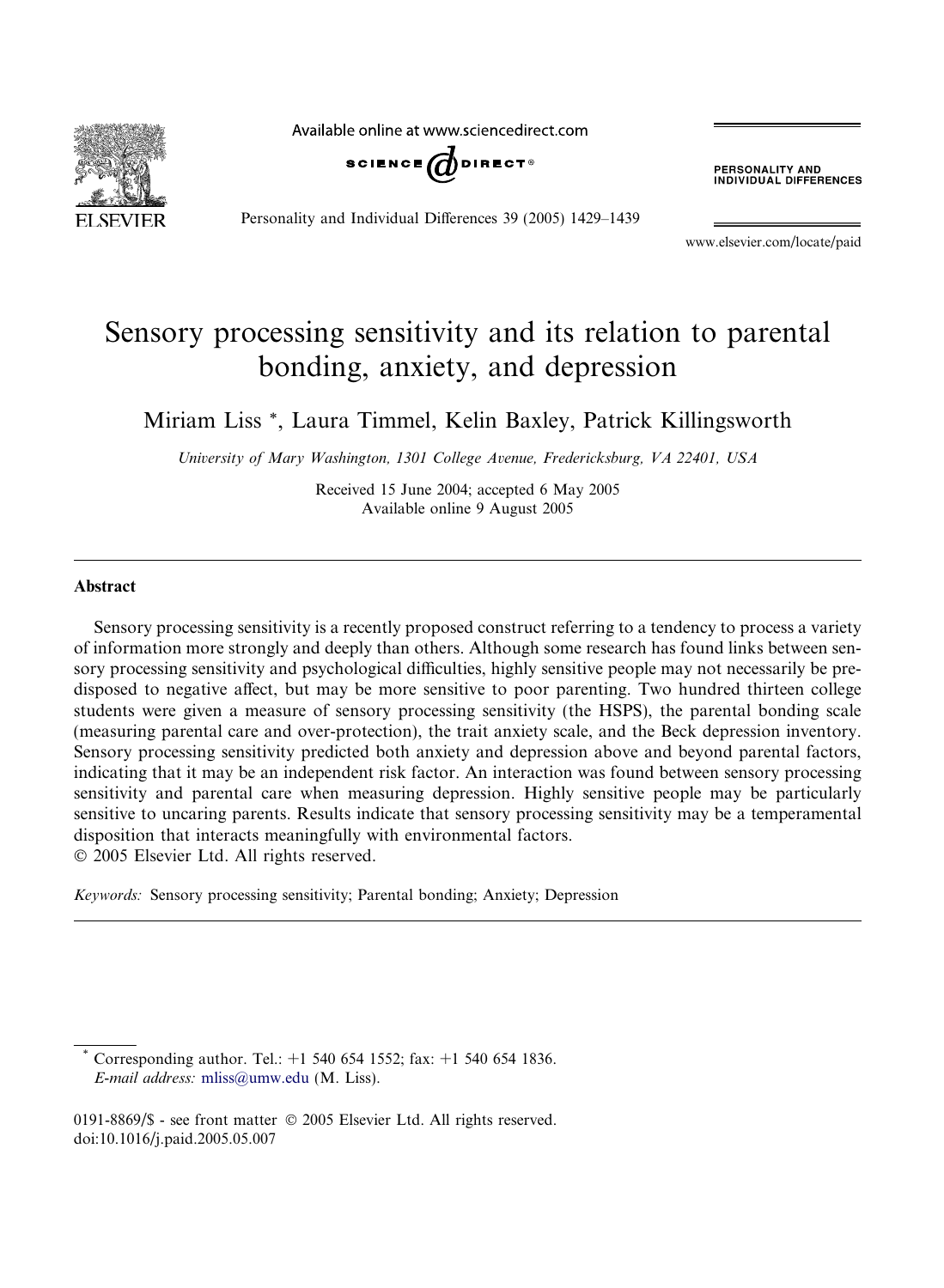#### 1. Introduction

Sensory Processing Sensitivity is a recently proposed construct [\(Aron & Aron, 1997\)](#page-9-0) that refers to a tendency to more strongly and deeply process a variety of information including the arts, caffeine, other people's moods, hunger and pain. Approximately 25% of the population is hypothesized to be highly sensitive and sensory processing is considered to be a dichotomous, rather than continuous variable [\(Aron & Aron, 1997\)](#page-9-0). Highly sensitive individuals tend to process and respond to lower thresholds of information and to better detect subtle differences in the environment. These processing differences are hypothesized to be genetically based, present at birth, and located in the central nervous system (Aron  $\&$  Aron, 1997). Sensory processing sensitivity has been most comprehensively studied in a series of seven studies designed to create and validate the Highly Sensitive Person Scale (HSPS), a self-report measure of sensory processing style ([Aron & Aron, 1997\)](#page-9-0). Sensory processing is related, but not identical to, the constructs of behavioral inhibition ([Carver & White, 1994; Gray, 1981](#page-10-0)), introversion [\(Eysenck,](#page-10-0) [1981, 1991\)](#page-10-0), and shyness [\(Kagan, 1994\)](#page-10-0). Sensory processing was specifically found to be independent of introversion and neuroticism, as well as the combination of these two variables [\(Aron & Aron, 1997](#page-9-0)). The goal of the present investigation is to examine how sensory processing sensitivity interacts with environmental variables (such as having uncaring or overprotective parents) in its relationship with psychological outcomes such as anxiety and depression.

[Aron and Aron \(1997\)](#page-9-0) argued that sensory processing sensitivity has been confused with neuroticism, fearfulness, or reactivity because both highly sensitive and neurotic or fearful individuals may not proceed in the face of novel situations. However, the authors argued that highly sensitive people are not necessarily prone to more negative emotional states, but that they may be more sensitive to negative parental environments. [Aron and Aron \(1997\)](#page-9-0) found two clusters of highly sensitive people, a smaller group who recalled troubled childhoods and a larger group who recalled happy childhoods. The group that recalled troubled childhoods was more introverted and emotional than those who recalled happy childhoods.

Research specifically using [Aron and Aron](#page-9-0)'s (1997) construct of sensory processing sensitivity has found that overall, highly sensitive people are more likely to experience anxiety disorders such as social phobia ([Neal, Edelmann, & Glachan, 2002](#page-10-0)) and avoidant personality disorder [\(Meyer &](#page-10-0) [Carver, 2000\)](#page-10-0). Literature in the occupational therapy field has found sensory processing sensitivity (utilizing a different measure developed by [Dunn, 2001\)](#page-10-0) to be related to anxiety ([Kinnealey &](#page-10-0) [Fuiek, 1999\)](#page-10-0). A large epidemiological study has recently found that the related construct of behavioral inhibition was related to both anxiety and depression [\(Johnson, Turner, & Iwata,](#page-10-0) [2003](#page-10-0)). [Aron and Aron \(1997, 2005\)](#page-9-0) argue that sensory processing sensitivity only leads to negative outcomes in the context of poor family environments.

Much research has supported the notion that specific family interaction styles predispose individuals to depression and anxiety. Several literature reviews have emphasized that low levels of parental care have been linked to greater likelihood of experiencing depression ([Blatt & Homann,](#page-10-0) [1992; Gerlsma, Emmelkamp, & Arrindell, 1990](#page-10-0)). Although some research has indicated that parental over-protection (especially in interaction with low care) is related to depression ([Sato](#page-10-0) [et al., 1998](#page-10-0)), other research has not indicated a strong relationship ([Mackinnon, Henderson, &](#page-10-0) [Andrews, 1993\)](#page-10-0).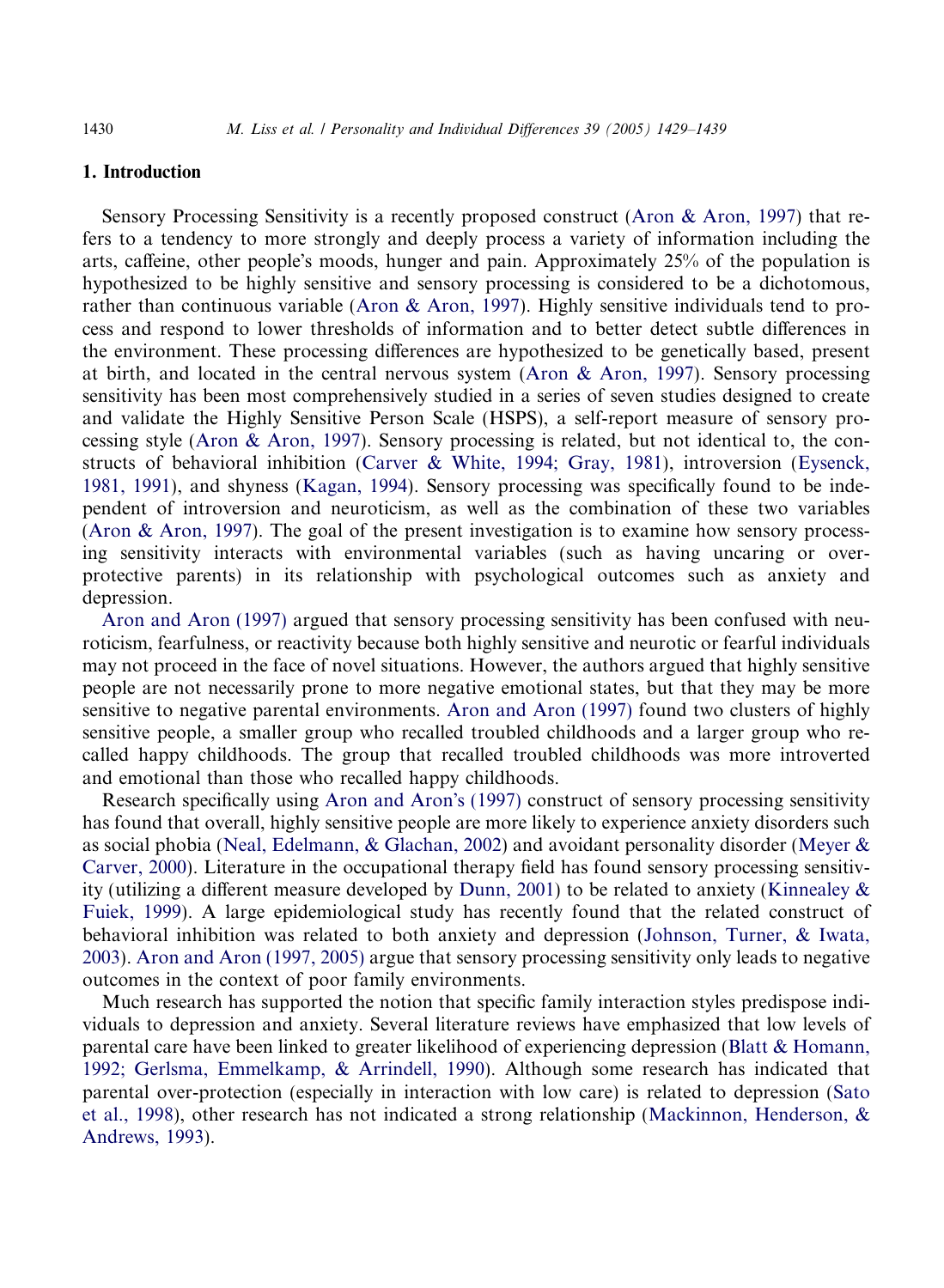Recalling a parental style of over-protectiveness has been linked to higher levels of anxiety. Specifically, recalling high levels of parental over-protection has been linked to general levels of anxiety [\(Bennet & Stirling, 1998](#page-10-0)), obsessionality [\(Cavedo & Parker, 1994](#page-10-0)), obsessive-compulsive disorder and panic with agoraphobia (Turgeon, O'[Connor, Marchand, & Freeston, 2002\)](#page-10-0). Studies have offered contradictory evidence on the effect of recalled levels of parental care on anxiety. Although some investigations have found relationships between anxiety and low levels of parental care ([Leon & Leon, 1990; Parker, 1981\)](#page-10-0), other investigations have found the relationships between anxiety and low care to be less clear, limited in scope and related to other variables ([Cavedo &](#page-10-0) [Parker, 1994](#page-10-0)).

The possible interactive effects between having an inhibited temperamental style and having unhealthy relationships with parents have been investigated in the infant attachment literature. Research has shown that behaviorally inhibited toddlers in a novel situation experience increased cortisol (indicative of a stress response) only when they are in insecure attachment relationships [\(Nachmias, Gunnar, Mangelsdorf, Parritz, & Buss, 1996](#page-10-0)). Rather than soothing infants in novel situations, these mothers appear to interfere with their infant's coping mechanisms. Thus, highly sensitive people may experience novelty as aversive only in the context of an uncaring or overly intrusive social environment. Other investigations have found that insecure attachment can be best predicted by looking at the interaction between the personality of the mother and the sensitive temperamental style of the infant [\(Mangelsdorf, Gunnar, Kestenbaum, Lang, & Andreas,](#page-10-0) [1990, 2000\)](#page-10-0).

Very little research directly tests the interaction effects between sensory processing sensitivity and childhood environment. In their validation study, [Aron and Aron \(1997\)](#page-9-0) noted that the relationship between having a negative parental environment and recalling having a troubled childhood was stronger in highly sensitive individuals, especially for men. However, this finding was limited by their use of only 6 non-previously validated items to measure parental environment. Other research ([Meyer & Carver, 2000](#page-10-0)) investigated the possible interactive effects of negative childhood memories and sensory processing sensitivity (measured continuously) in a regression model predicting features of avoidant personality disorder and failed to find a significant interaction.

Recently, the hypothesized model that sensory sensitivity interacts with parental environment has been tested more thoroughly by the original developers of the HSPS [\(Aron et al., 2005](#page-9-0)). In a series of four studies, they found that sensory sensitivity interacted with the recollected experience of individual's childhood to predict both negative affectivity (a combination of anxiety and depression) and shyness. Sensory processing was measured dichotomously such that the top 20– 35% of the sample was considered highly sensitive. Recollection of parent experience was measured by both the limited items from the original validation study and with the parental bonding scale, although the scales of parental care and over-protection were apparently combined. In this study, there was not a significant correlation between sensory processing and negative parental environment.

The goal of this investigation is to examine the relationship between sensory processing sensitivity, parenting style (measuring both care and over-protection), anxiety and depression. One goal is to determine how knowledge of someone's sensory processing style contributes to the prediction of whether that person is anxious or depressed above and beyond parental style. Another goal is to determine whether the interactive effects between negative parental environment and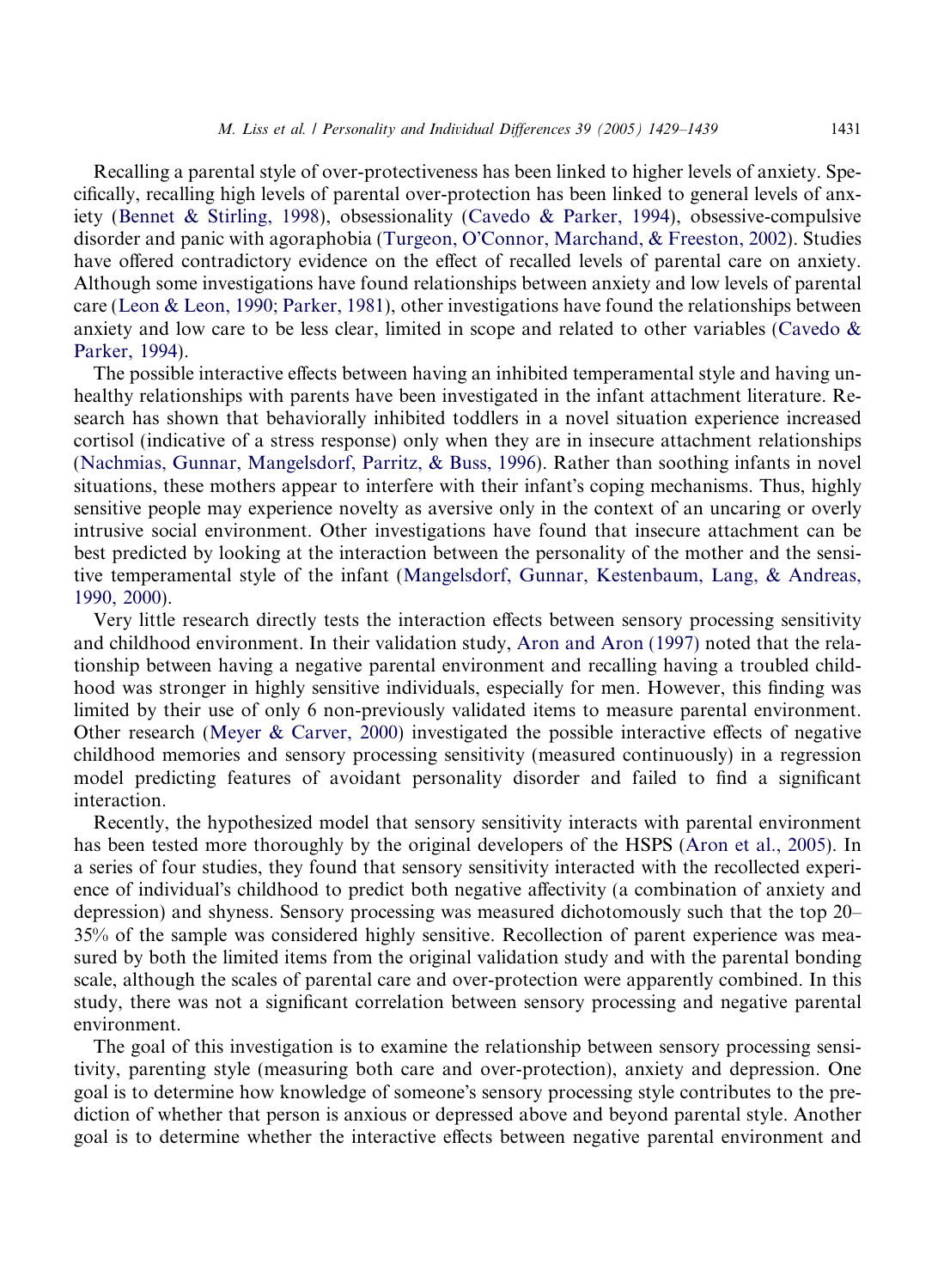negative affect are replicated when looking separately at depression and anxiety, as well as when looking separately at parental care and over-protection.

## 2. Method

## 2.1. Participants

Two hundred thirteen undergraduates enrolled in Introductory Psychology at a small southeastern college volunteered to complete a series of questionnaires in exchange for academic credit. Participants were mostly women (74.6%), and mostly Caucasian (86.9%). Participants were mostly first year (72.8%) or second year (20.2%) students (mean age  $= 18.4$ ). They were told their answers would be anonymous and filled out the following questionnaires.

## 2.2. Measures

The Highly Sensitive Person Scale (HSPS, [Aron & Aron, 1997](#page-9-0)). This is a 27 item scale in which participants are asked to rate their agreement with a variety of statements on a Likert Scale ranging from 1 to 7. This scale has been found to have both convergent and discriminant validity and to represent one coherent factor. Items reflect sensitivity to a variety of internal and external factors such as noises, life changes, tastes, the arts, fabric, and other people's moods. Cronbach's alpha in the original investigation was  $0.87$ . The Cronbach's alpha for the current investigation was also 0.87. Scores can range from 27 to 189, with higher scores indicating greater sensory processing sensitivity.

The Parental Bonding Instrument (PBI, [Parker, Tupling, & Brown, 1979](#page-10-0)). This is a 25-item scale assessing a person's perception of their parents during their first 16 years of life. High care scores reflect parents who are affectionate, warm and empathic. Low care scores reflect parents who are cold and rejecting. High scores on over-protection reflect parents who are intrusive, controlling and tend to baby their children. Low scores on over-protection reflect parents who are detached and promote freedom and independence. Although the PBI can be used to differentially investigate care and over-protection in mothers and fathers, in the current investigation participants were asked to complete the PBI for whomever they considered to be their primary caregiver. In this sample, 90.2% chose to rate their mother, 8.3% chose to rate their father and 1.5% chose to rate another parental figure. Cronbach's alphas for the original investigation were 0.92–0.93 for care and  $0.66-0.87$  for over-protection. In the current investigation the Cronbach's alphas were 0.92 and 0.87 for care and over-protection respectively. Scores for parental care can range from 12 to 48, while scores for parental over-protection can range from 13 to 52, with higher scores indicating greater care and greater over-protection.

Beck Depression Inventory (BDI, [Beck & Steer, 1987](#page-9-0)). The BDI is a 21-item self-report instrument that reflects both the cognitive-affective and somatic aspects of depression. It is a reliable and well-validated measure of depressive symptoms in both clinical and non-clinical samples. Cronbach's alpha coefficients for the BDI in psychiatric and non-psychiatric populations range from 0.73 to 0.95. Scores can range from 0 to 63; higher scores indicate greater depression.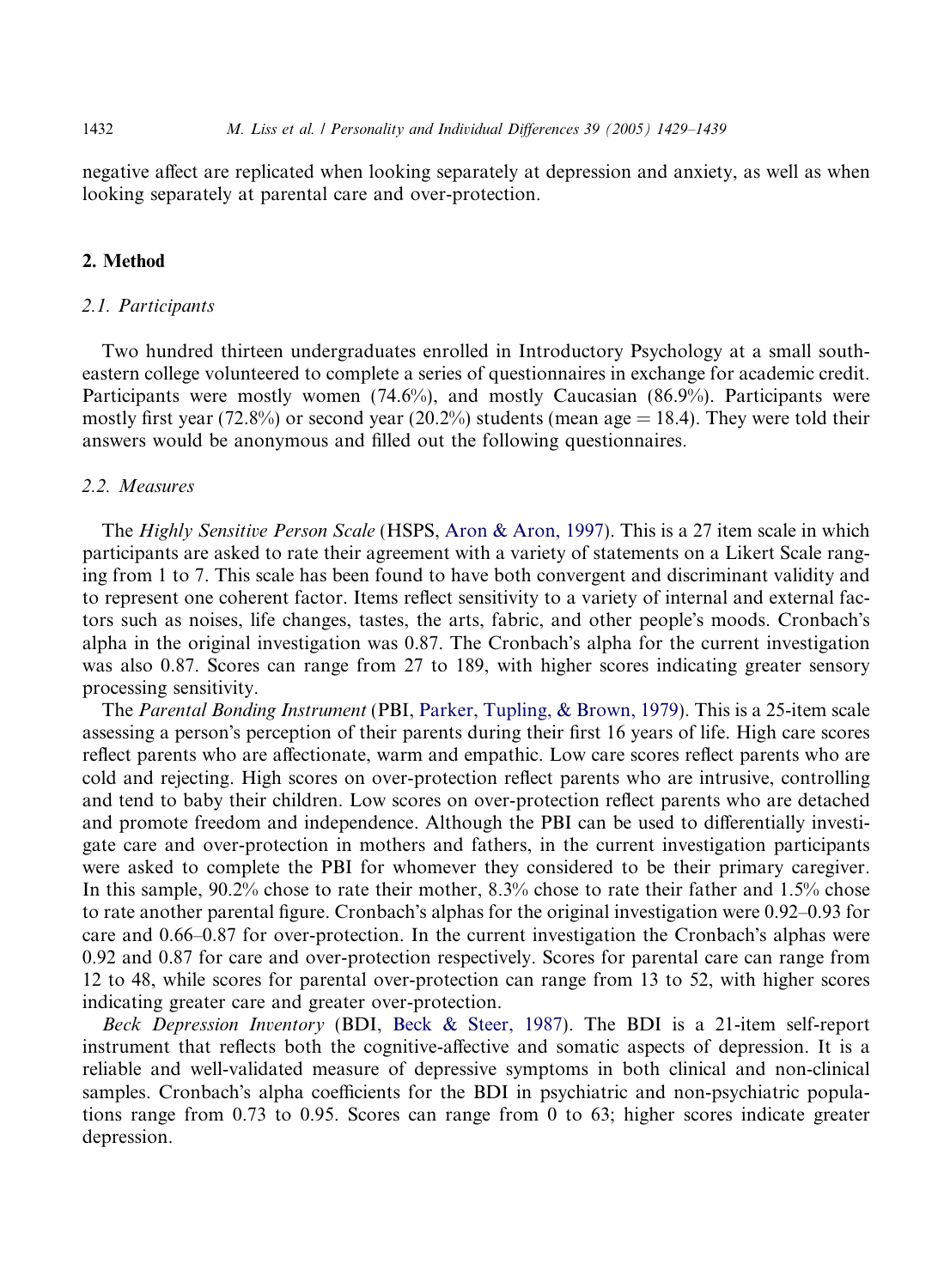State Trait Anxiety Inventory (STAI-2, [Spielberger, Gorsuch, & Lushene, 1970\)](#page-10-0). The STAI–2 is a widely used self-report measure of trait anxiety with adequate reliability and validity. Only the ''trait'' portion was used in order to provide a measure of the participants usual level of anxiety. The original Cronbach's alpha of the trait portion of the STAI is 0.90. Scores can range from 20 to 80, with higher scores indicating greater anxiety.

# 3. Results

#### 3.1. Correlations

The correlations among all variables can be seen in Table 1. Sensory processing sensitivity was positively correlated to both anxiety and depression, although more strongly correlated with anxiety. Sensory processing sensitivity was also correlated with parental over-protection. In order to investigate more fully the quality of the reported parental over-protection, the correlations between the HSPS and specific items on the PBI were investigated. The items on the PBI that were most strongly correlated with the HSPS (all  $p < 0.05$ ) were "Felt I could not look after myself unless he/she was around ( $r = 0.21$ )," "tried to make me dependent on him/her ( $r = 0.20$ )," "tended to baby me ( $r = 0.17$ )," and "Did not want me to grow up ( $r = 0.15$ )." Thus, highly sensitive people reported that they were infantilized and made dependent by their parents. However, it should be noted that the effect sizes of these correlations are relatively weak. More intrusive items such as ''invaded my privacy'' or ''tried to control everything I did'' were not significantly correlated to sensory processing sensitivity. Sensory processing sensitivity was not correlated to parental care.

As expected, a low level of parental care was strongly related to greater depression and a higher level of over-protectiveness was related to greater anxiety. A low level of parental care was also related to anxiety and a higher level of parental over-protectiveness was related to depression. Anxiety and depression were highly correlated.

## 3.2. Regressions

A simultaneous regression was run to examine the unique predictive effects of parental care, parental over-protection and sensory processing sensitivity in predicting anxiety and depression. For anxiety, when all variables were entered,  $R = 0.546$ , accounting for 29.8% of the total variance,  $F(3, 209) = 29.55$ ,  $p < 0.001$ . Care, over-protection and sensory processing sensitivity all contributed unique variance. In order to determine how sensitivity and PBI variables predicted

| Table 1                                        |  |  |
|------------------------------------------------|--|--|
| Correlations between all variables $(N = 213)$ |  |  |

|                     | <b>HSPS</b> | <b>BDI</b> | STAI-trait anxiety | PBI-care   | PBI-over protection          |
|---------------------|-------------|------------|--------------------|------------|------------------------------|
| <b>HSPS</b>         |             | $0.22***$  | $0.41***$          | $-0.10$    | $0.22***$                    |
| <b>BDI</b>          |             |            | $0.77***$          | $-0.45***$ | $0.37***$                    |
| STAI-trait          |             |            |                    | $-0.37***$ | $-0.36^{**}$<br>$-0.49^{**}$ |
| PBI-care            |             |            |                    |            |                              |
| PBI-over-protection |             |            |                    |            |                              |
|                     |             |            |                    |            |                              |

Correlation is significant at the 0.01 level (2-tailed).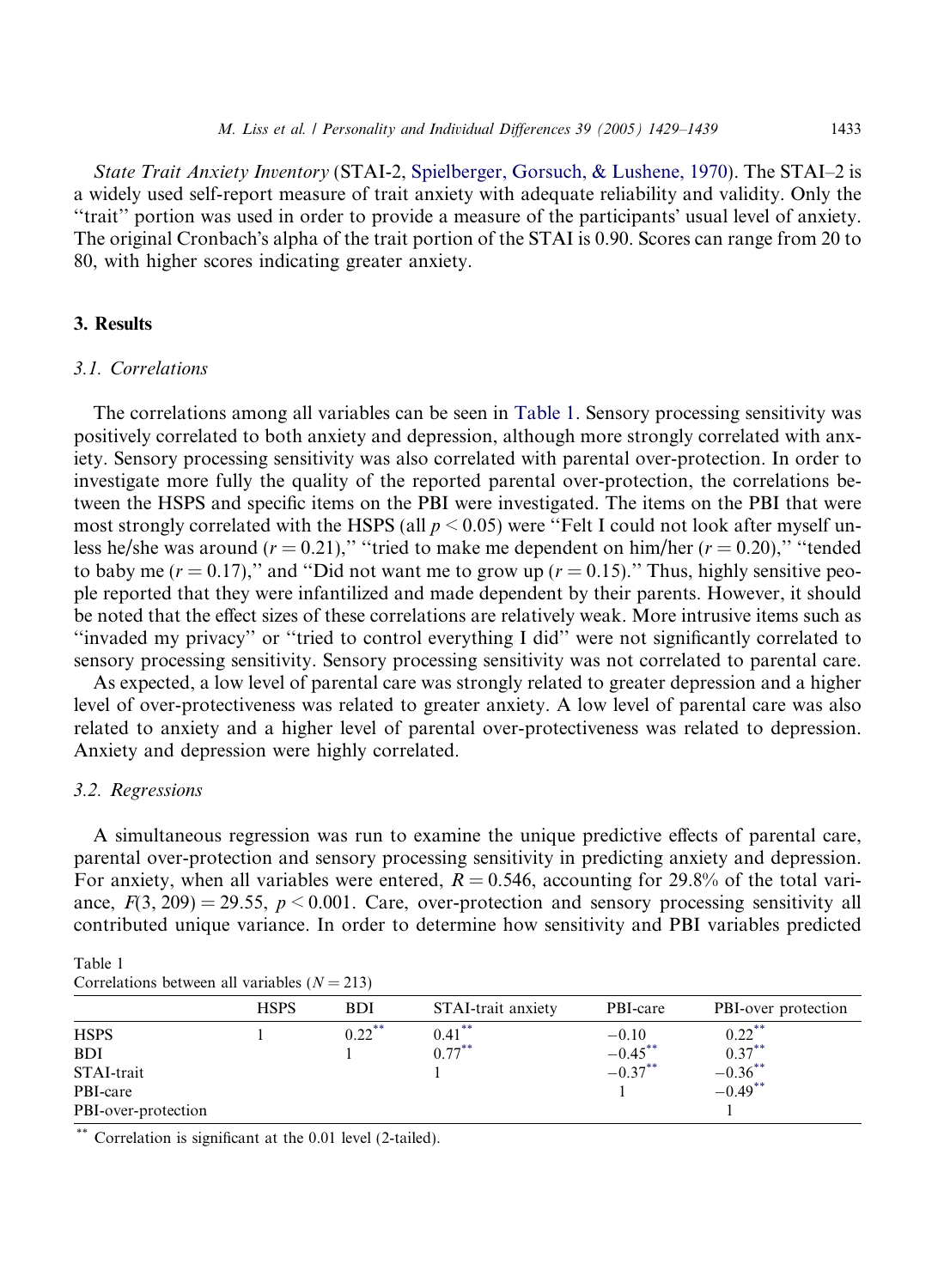anxiety when controlling for depression, another simultaneous regression was run including depression in the prediction equation. With all variables added, including depression,  $R = 0.814$ , accounting for 66% of the variance,  $F(4, 208) = 102$ ,  $p < 0.001$ . In this analysis only sensory processing sensitivity and depression uniquely predicted trait anxiety. Parental factors were no longer significant predictors.

For depression, when sensory processing and parental variables were added,  $R = 0.50$ , accounting for 25% of the variance,  $F(3, 209) = 23.73$ ,  $p \le 0.001$ . Parental care, parental over-protection, and sensory processing sensitivity all contributed unique variance. In order to determine how sensory and parental variables predicted depression when controlling for anxiety, another simultaneous regression was run including anxiety in the prediction equation. With all variables added, including anxiety,  $R = 0.801$ , accounting for 64% of the variance in depression,  $F(4, 208) =$ 93.37,  $p \le 0.001$ . In this analysis, parental care and sensory processing remained unique predictors of depression but parental over-protection no longer uniquely predicted depression levels. Beta weights and significant levels for each variable can be seen in Table 2 for both analyses.

# 3.3. Possible interactive effects of sensory processing and parental style on anxiety and depression

In order to investigate whether parental care and parental over-protection have differential effects on depression and anxiety for highly sensitive people,  $2 \times 2$  analyses of variance were conducted. [Aron and Aron \(1997\)](#page-9-0) defined highly sensitive people as those scoring in the top 25th percentile on the HSPS. Thus, this variable was dichotomized to compare highly sensitive

| Regressions predicting depression and anxiety         |         |      |              |  |  |
|-------------------------------------------------------|---------|------|--------------|--|--|
|                                                       | B       | SE B | <b>B</b> eta |  |  |
| Predicting trait anxiety                              |         |      |              |  |  |
| Parental care                                         | $-0.39$ | 0.10 | $-0.27***$   |  |  |
| Parental over-protection                              | 0.19    | 0.09 | $0.15*$      |  |  |
| Sensory processing                                    | 0.19    | 0.03 | $0.35***$    |  |  |
| Predicting depression                                 |         |      |              |  |  |
| Parental care                                         | $-0.39$ | 0.08 | $-0.36***$   |  |  |
| Parental over-protection                              | 0.16    | 0.16 | $0.16^*$     |  |  |
| Sensory processing                                    | 0.06    | 0.03 | $0.15^*$     |  |  |
| Predicting trait anxiety (controlling for depression) |         |      |              |  |  |
| Parental care                                         | $-0.03$ | 0.07 | $-0.02$      |  |  |
| Parental over-protection                              | 0.04    | 0.06 | 0.03         |  |  |
| Sensory processing                                    | 0.13    | 0.02 | $0.25***$    |  |  |
| Depression                                            | 0.93    | 0.06 | $0.70***$    |  |  |
| Predicting depression (controlling for trait anxiety) |         |      |              |  |  |
| Parental care                                         | $-0.17$ | 0.05 | $-0.16^*$    |  |  |
| Parental over-protection                              | 0.05    | 0.05 | 0.05         |  |  |
| Sensory processing                                    | 0.04    | 0.02 | $0.12^*$     |  |  |
| Trait anxiety                                         | 0.56    | 0.04 | $0.74***$    |  |  |

Table 2 Regressions predicting depression and anxiety

$$
^{**}p\leq 0.01.
$$

 $* p < 0.05$ .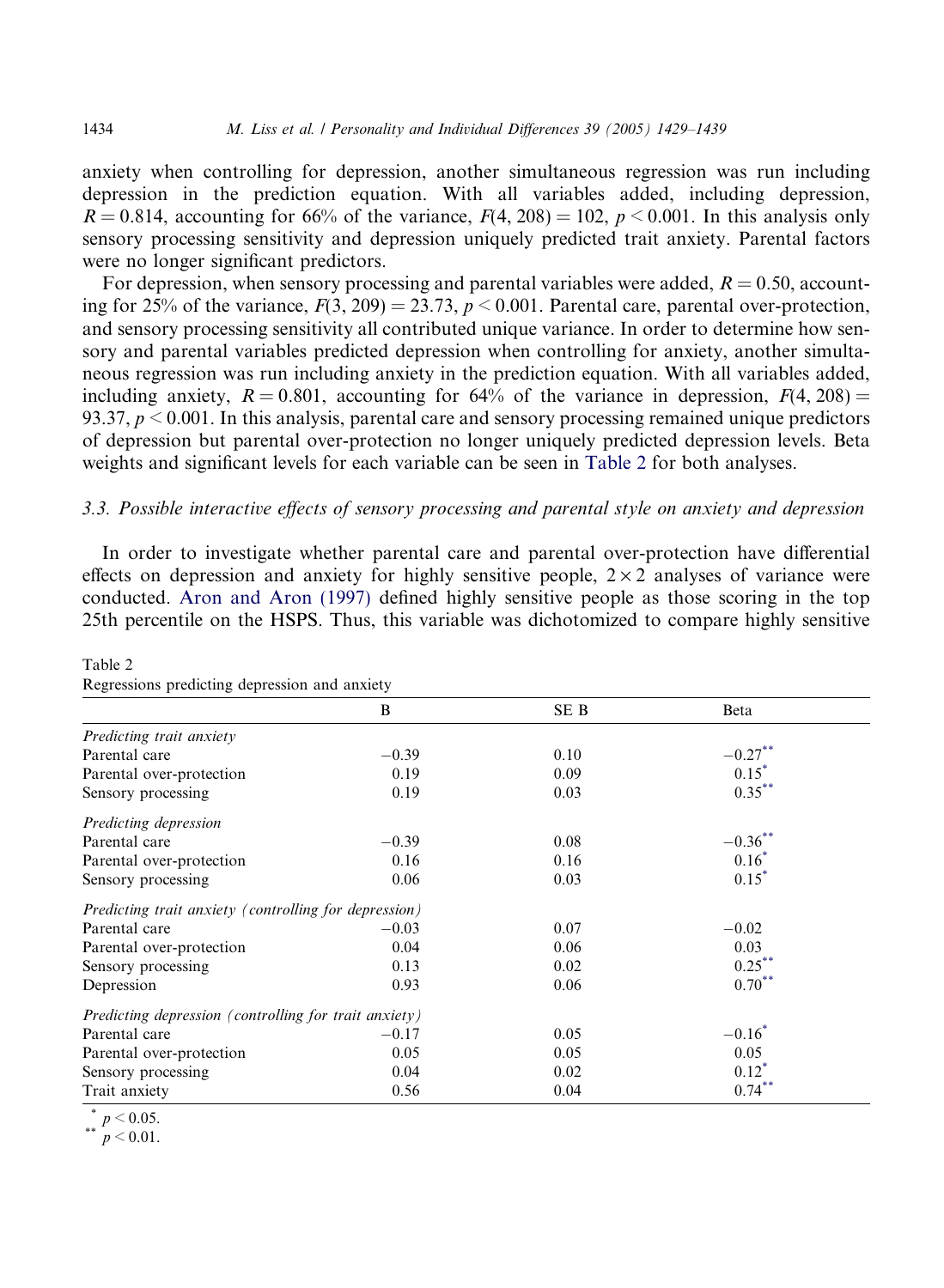people, scoring 124 or above,  $(N = 55, M = 135.72, SD = 10.32)$ , with non-highly sensitive people, scoring 23 or below ( $N = 158$ ,  $M = 103.56$ , SD = 12.90). The sensory processing variable was dichotomized in this way because of the hypothesis that the top 25th percentile represents a unique subgroup of individuals who can be considered ''highly sensitive people.'' Parental bonding and care were dichotomized based on a median split. For care, scores 32 and above were considered high care ( $N = 108$ ,  $M = 34.4$ , SD = 1.26), while scores 31 and below were considered low care ( $N = 105$ ,  $M = 24.0$ , SD = 6.34). For over-protection, scores of 11 or below were considered low over-protection ( $N = 105$ ,  $M = 6.87$ , SD = 2.7), while scores of 12 and above were considered high over-protection ( $N = 108$ ,  $M = 18.83$ , SD = 5.58).

Two ANOVAS were run to determine the possible interactive effects of care and over-protection with sensory processing on anxiety (Fig. 1). There were strong significant main effects for care, over-protection, and sensory processing (all  $p < 0.001$ ) in both analyses indicating that low care, greater over-protection, and being ''highly sensitive'' were all related to greater levels of anxiety. Neither the interaction between care and sensory processing,  $F(1, 209) = 2.3$ ,  $p = 0.13$ , nor interaction between over-protection and sensory processing were significant,  $F(1, 209) = 0.01, p = 0.92.$ 



Fig. 1. Interaction of parental bonding, sensory processing sensitivity and anxiety.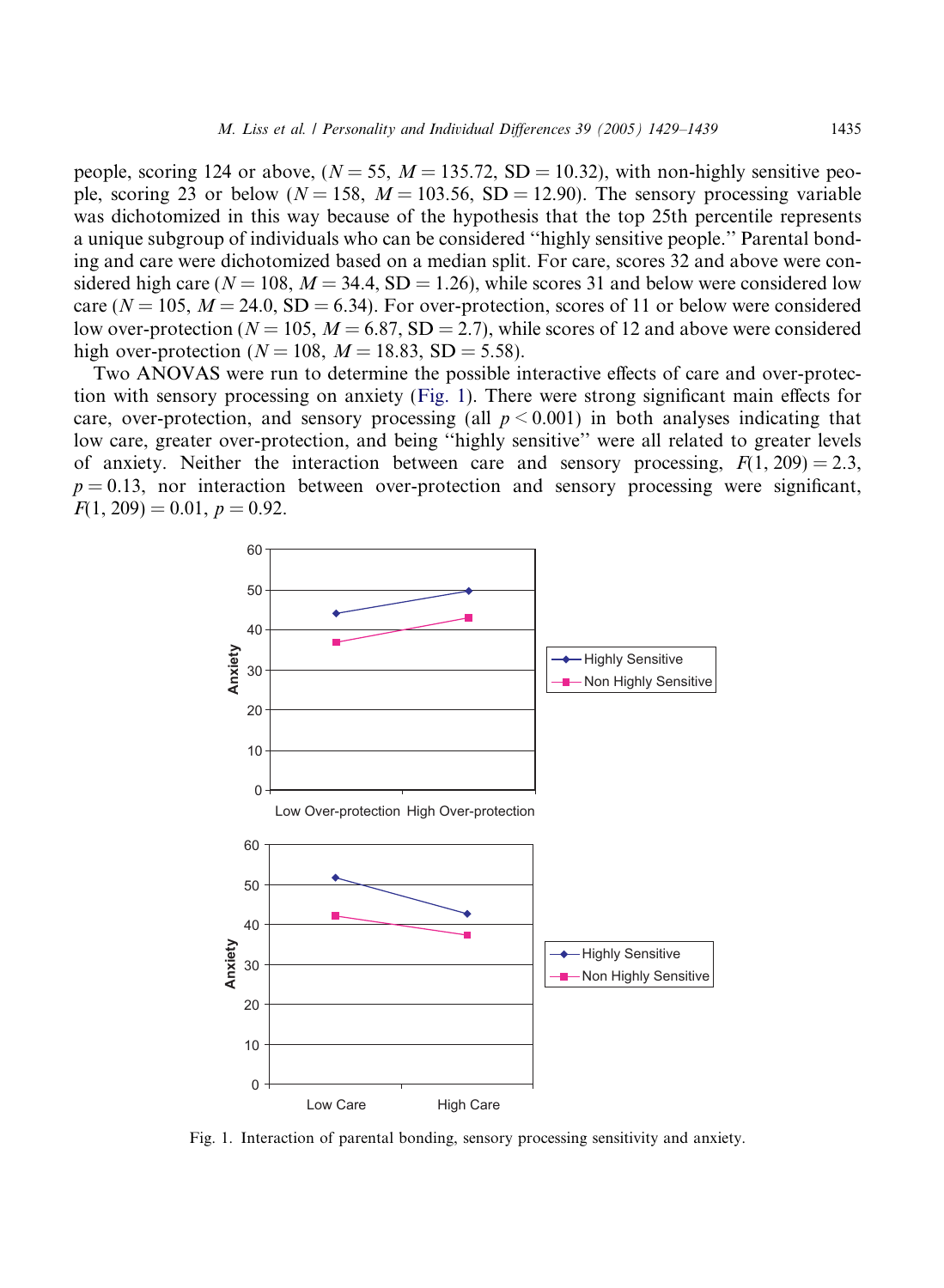Two ANOVAS were run to determine the possible interactive effects of care and sensory processing as well as over-protection and sensory processing on depression (Fig. 2). There were significant main effects for parental care, over-protection and sensory processing in both analyses (all  $p \le 0.001$ ) indicating that having lower parental care, greater parental over-protection, and being highly sensitive all related to higher levels of depression. There was no significant interaction between over-protection and sensory processing  $F(1, 209) = 0.547$ ,  $p = 0.46$ . However, there was a small, but significant interaction between care and sensory processing  $F(1, 209) = 4.9$ ,  $p = 0.03$ . This interaction indicates that a low level of care is related to disproportionately higher levels of depression in highly sensitive people. Analysis of simple effects indicates that for individuals with low care highly sensitive people were significantly more depressed than non-highly sensitive people,  $t(103) = -3.66$ ,  $p < 0.001$ . However, for individuals with high care there was no significant difference between highly sensitive and non-highly sensitive individuals  $t(106) = -1.39$ ,  $p = 0.17$ .

In order to determine whether the interactive effects would be found when sensory processing was treated as a linear variable, the interactive effects of sensory processing, parental care, and parental over-protection were examined in regression equations. Analyzed in this way, none of



Fig. 2. Interaction of parental bonding, sensory processing sensitivity and depression.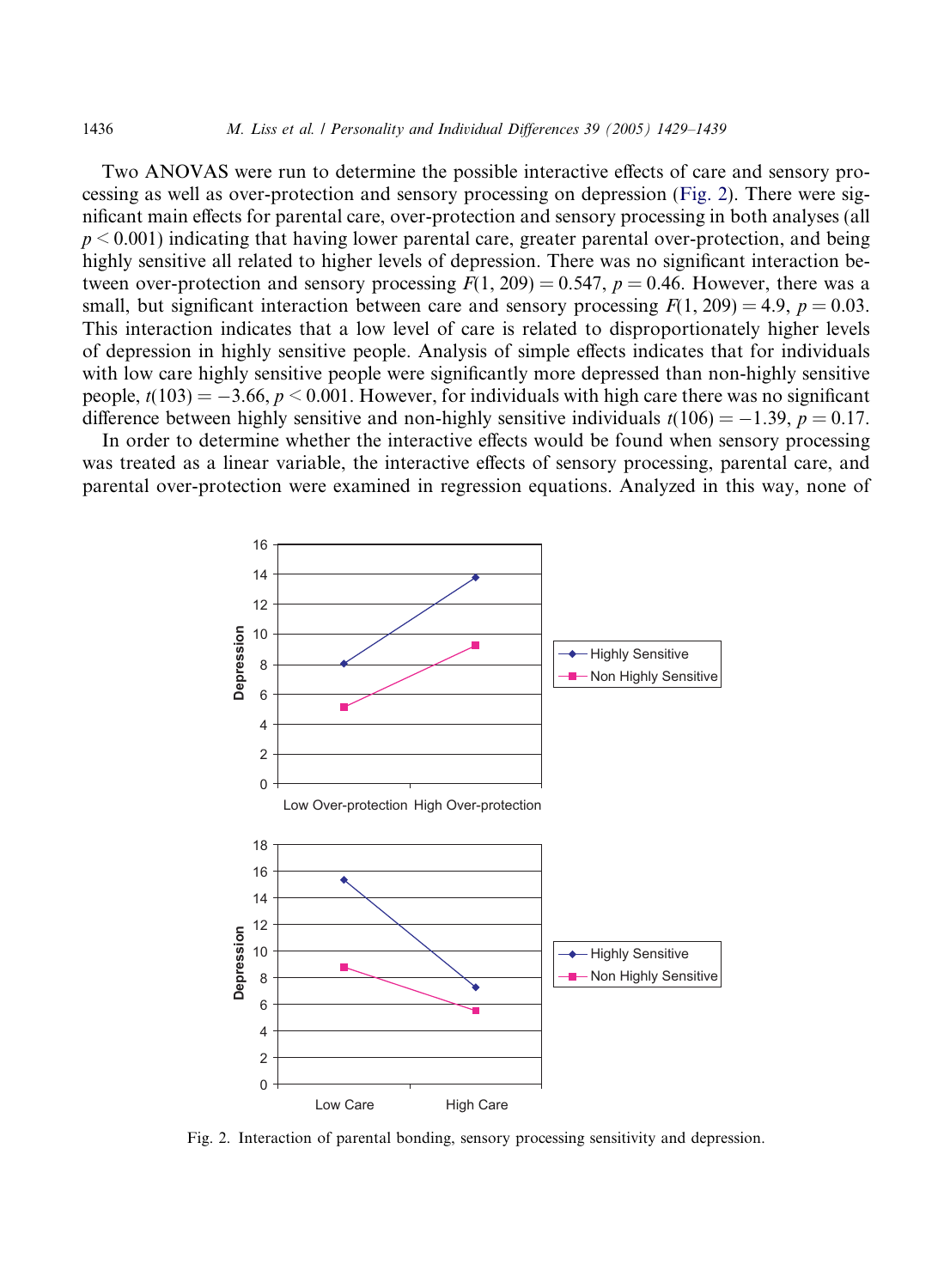the interaction terms between sensory processing and care and sensory processing and over-protection were significant in predicting either depression or anxiety. Thus, the interactive effect between sensory processing and parental care in predicting depression is not seen when sensory processing is conceptualized as a linear variable.

## 4. Discussion

The goal of this investigation was to examine the relationship between sensory processing, parental style, anxiety and depression as well as to look for possible interactive effects. Both depression and anxiety were strongly related to low levels of care and high levels of over-protection. Although research has consistently shown a relationship between care and depression (e.g. [Blatt](#page-10-0) [& Homann, 1992](#page-10-0)) and over-protection and anxiety (e.g. [Bennet & Stirling, 1998\)](#page-10-0), this investigation found that both care and over-protection were related to both depression and anxiety in a non-clinical college sample. The high correlation between depression and anxiety indicate that for this sample these variables were not strongly differentiated but point to a general level of psychological discomfort. The overlap between anxiety and depression in the current investigation ( $r = 0.77$ ) was somewhat higher than typical findings of correlations between 0.45 and 0.75 ([Clark & Watson,](#page-10-0) [1991](#page-10-0)). Clinical samples have generally shown better differentiation between anxiety and depression [\(Clark & Watson, 1991](#page-10-0)); thus replication with a clinical sample would allow for a better understanding of how sensory processing contributes uniquely to anxiety versus depression.

Sensory processing sensitivity was strongly related to both depression and anxiety and contributed unique variance above and beyond parental factors for both forms of psychological distress. Sensory processing was particularly strongly related to anxiety, which is consistent with previous research (e.g. [Neal et al., 2002\)](#page-10-0). In fact, when controlling for depression, only sensory processing uniquely predicted anxiety and parent factors did not. A physiological tendency to process information at lower thresholds of stimulation may predispose an individual to be more attuned to possible threats in the environment and to be more physiologically reactive. Sensory processing sensitivity appears to be an independent risk factor for the experience of psychological distress above and beyond parental experiences.

Interestingly, sensory processing sensitivity was correlated with parental over-protection. Highly sensitive people recall their parents as believing they could not take care of themselves and trying to make them dependent. They also recall their parents as trying to baby them and not wanting them to grow up. Parents of highly sensitive children may see their children as particularly sensitive and fragile and react accordingly. On the other hand, individuals who have parents that communicate the message that they cannot take care of themselves and need to be protected may, as a result, become more highly sensitive. This may be a mutually interactive effect where a temperamental predisposition for sensitivity leads to particular parenting behaviors that enhance that sensitivity. The relationship between sensory processing sensitivity and parenting behaviors merits more careful investigation. The relationship between sensory processing sensitivity and parental over-protection was not reported in [Aron et al. \(2005\)](#page-9-0) study, likely because parental care and over-protection were not analyzed separately.

A main goal of this investigation was to test [Aron and Aron](#page-9-0)'s (1997) hypothesis and replicate [Aron et al.](#page-9-0)'s (2005) finding that highly sensitive people would only experience psychological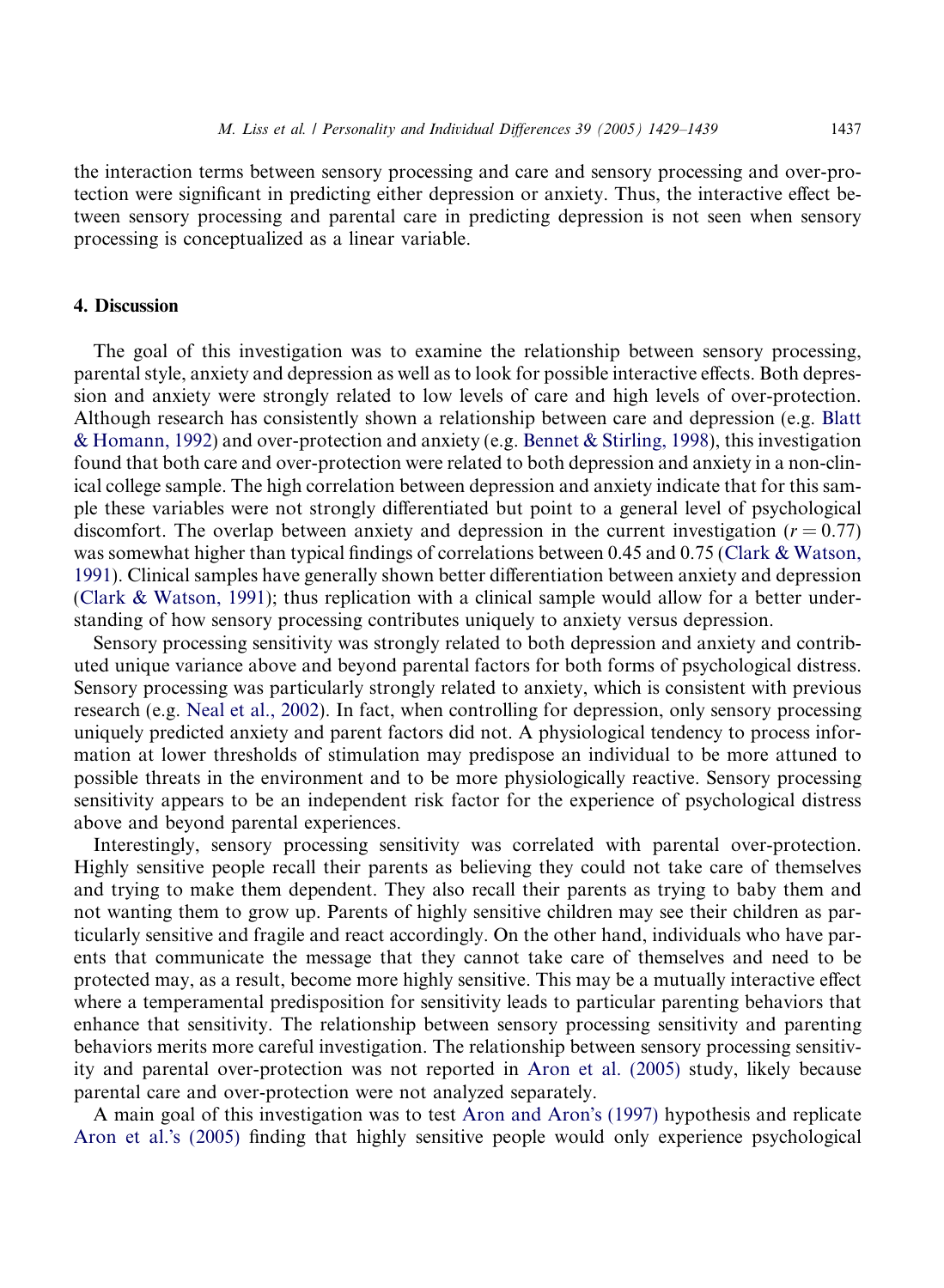<span id="page-9-0"></span>distress in the context of negative parenting. This hypothesis was only partially supported. In all analyses, there were strong main effects for sensory processing, indicating that overall more highly sensitive people experience higher levels of depression and anxiety. However, for depression, there was a small, but significant interaction between parental care and sensory processing sensitivity. This interaction indicated that highly sensitive individuals were more depressed only in the context of low parental care. However, this interaction was not seen when sensory processing was measured as a linear variable using regression analysis, consistent with the [Meyer and Carver \(2000\)](#page-10-0) findings. In other words, the interactive effect was found when the most highly sensitive people (the top 25th percentile) were set apart from the rest of the group. Additionally, it must be noted that no interactive effects were found for anxiety, indicating that the role of sensory processing style in producing anxiety may be additive to parental experiences, rather than interactive. Aron et al. (2005) used a combined measure of depression and anxiety so it is impossible to determine whether they would have found interactive effects for anxiety as well as depression if measured separately.

Although Aron et al. (2005) did not separately analyze the interactive effects of parental care and over-protection, this investigation found no interactive effects for parental over-protection. This indicates that highly sensitive people may react particularly more negatively to cold and uncaring environments than to domineering or intrusive environments. Parents who are cold and uncaring may fail to act as a buffer between external negative events and internal affect. Over-protective parents may be intrusive and over controlling; however, they likely act as a buffer between a child and negative stimulation in the environment.

Although the construct of sensory processing sensitivity is relatively new to the literature, it provides a useful conceptualization of how temperamental factors may interact with parental behaviors to produce psychological difficulties. These findings imply that sensory processing sensitivity may be a variable with considerable clinical utility. Although sensory processing sensitivity is rarely measured in clinical settings, it may provide valuable information in understanding why certain individuals are predisposed toward depression and anxiety, especially in certain environments. Nevertheless, sensory processing sensitivity is a construct that needs further exploration. Thus far, all investigations about sensory processing, including the present investigation, have utilized self report measures. It remains unclear whether self-reported sensory processing style is related to physiological differences in tactile sensitivity or threshold to stimuli. Furthermore, although sensory processing sensitivity is hypothesized to be a genetic individual difference variable present at birth, longitudinal investigation of this construct, as distinct from behavioral inhibition or shyness, has yet to be undertaken. Further research would also be useful to better understand the similarities and differences between sensory processing sensitivity and other related constructs such as behavioral inhibition and shyness.

## **References**

- Aron, E. N., & Aron, A. (1997). Sensory-processing sensitivity and its relation to introversion and emotionality. Journal of Personality and Social Psychology, 73(2), 345–368.
- Aron, E. N., Aron, A., & Davies, K. (2005). Adult shyness: The interaction of temperamental sensitivity and an adverse childhood environment. Personality and Social Psychology Bulletin, 31(2), 181–197.

Beck, A. T., & Steer, R. A. (1987). Beck depression inventory manual. San Antonio, TX: Psychological Corporation/ Harcourt Brace Jovanovich.